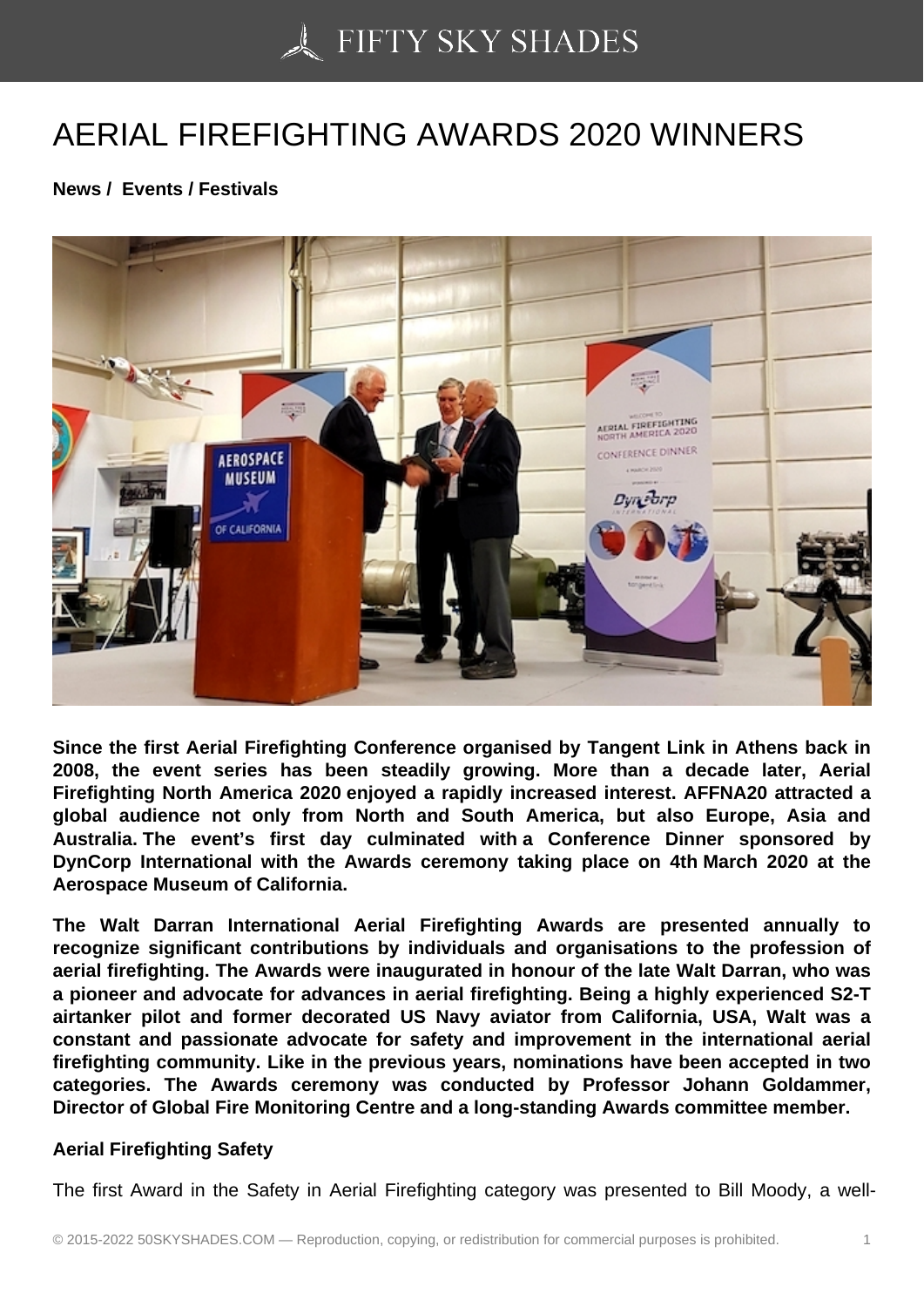known and respected professional who began his career as a firefighter, smokejumper base manager, regional/national fire/aviation specialist and instructor.

Bill Moody started his career in fire suppression in 1956. He devoted his life to halt and reduce the adverse consequences of landscape fires affecting our precious environment, human lives and the assets of our societies. He was an advocate for the safety of our dedicated firefighters in the air, on the ground, and between these two spheres – the smoke-jumping community.

After his retirement from the US Department of Agriculture – Forest Service in December 1989 Bill formed a consultant business which allowed him to continue instructing fire aviation courses in the United States, Canada and in Mongolia. Since 2004 Bill had also accompanied Evergreen Aviation in the development of the Boeing 747 SuperTanker project. As a primary author of the B-747 SuperTanker Operations Plan and related papers on potential fire uses of the B-747, Bill's work had an enormous impact not only on aerial firefighting safety but also on international relationships of this community.

## **Industry Innovation & Advancement**

The Award for Industry Innovation & Advancement went to a person very well-known by the audience. In recognition of outstanding achievements in Industry Innovation & Advancement the posthumous Award was given to Larry Vandersall and received by his family, especially invited to the dinner.

Larry Vandersall was a pioneer of the Firefighting Chemical Industry and served for approximately 64 years. He was a graduate chemist who began his work in the fire chemicals arena with Monsanto prior to the development of, what is known today as Long-Term Fire

Retardant (LTR). The early deployment of airtankers was hugely successful for fire suppression with water, bentonite, borate and gels being the primary chemical agents dropped. It was only in the late 1950s that companies began to develop phosphate / sulphate- based products that, would not only act as a fire suppressant, but would also be effective to prevent combustion for weeks and months later. This technology has since been adopted worldwide.

Larry Vandersall specialised in phosphate-based chemistry and was world renown as a wildland fire chemical scientist. He spent several years doing research, development & application of longterm fire retardants and other wildland fire chemicals. He began his career with Monsanto working with teams dealing with various phosphate commercial applications. Soon after, he was assigned to California to work with several fire agencies including Los Angeles County, US Forest Service, and CDF (CAL FIRE) in the development and commercialisation of long-term fire retardants. Operation FIRESTOP was an effort by a giant task force involving these fire control agencies, fire research, federal civil defence and private industry.

Larry is known as the father of "fugitive" LTR which has bright red colour when dropped but over time will turn to earth tones and will blend with the landscape. This alone is might perhaps be one of the most significant innovations in firefighting.